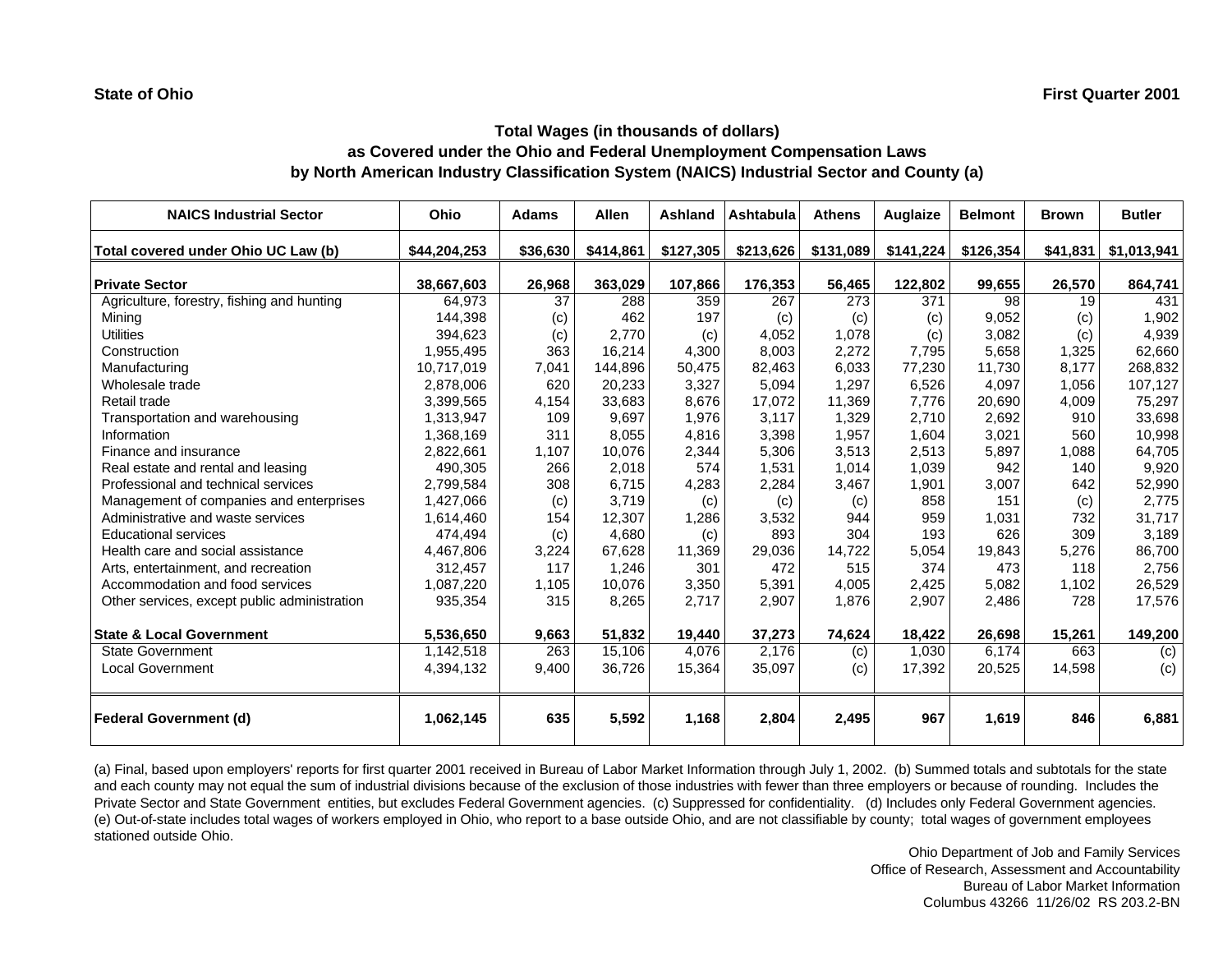## **as Covered under the Ohio and Federal Unemployment Compensation Laws by North American Industry Classification System (NAICS) Industrial Sector and County (a)**

| <b>NAICS Industrial Sector</b>               | Carroll  | Champaign | <b>Clark</b> | <b>Clermont</b> | <b>Clinton</b> | Columbiana | Coshocton | Crawford  | Cuyahoga    | <b>Darke</b> |
|----------------------------------------------|----------|-----------|--------------|-----------------|----------------|------------|-----------|-----------|-------------|--------------|
| Total covered under Ohio UC Law (b)          | \$38,823 | \$77,494  | \$440,132    | \$416,089       | \$188,551      | \$206,100  | \$91,830  | \$112,466 | \$7,389,796 | \$122,879    |
| <b>Private Sector</b>                        | 32,555   | 63,723    | 388,426      | 365,708         | 166,197        | 174,928    | 81,408    | 97,408    | 6,565,733   | 107,632      |
| Agriculture, forestry, fishing and hunting   | 81       | 427       | 2,262        | 96              | 77             | 343        | 266       | 585       | 1.678       | 3,520        |
| Mining                                       | 92       | (c)       | (c)          | 90              | (c)            | 1,625      | 1,371     | (c)       | 5,782       | (c)          |
| <b>Utilities</b>                             | (c)      | (c)       | (c)          | 11,956          | (c)            | 1,438      | 9,983     | (c)       | 33,518      | (c)          |
| Construction                                 | 1,870    | 1,468     | 13,760       | 25,331          | 2,177          | 8,557      | 1,758     | 4,048     | 252,899     | 8,501        |
| Manufacturing                                | 17,364   | 35,028    | 179,450      | 111,319         | 39,990         | 64,922     | 37,393    | 55,218    | 1,344,455   | 38,147       |
| Wholesale trade                              | 1,358    | 1,852     | 13,266       | 24,631          | 4,873          | 7,398      | 1,601     | 4,840     | 573,301     | 7,192        |
| Retail trade                                 | 3,521    | 5,412     | 41.784       | 41,406          | 11,461         | 18,676     | 5,192     | 6,407     | 452,887     | 8,855        |
| Transportation and warehousing               | 1,102    | 412       | 20,253       | 3,087           | (c)            | 10,739     | 2,589     | 970       | 201,267     | 5,016        |
| Information                                  | 709      | 1,004     | 4,935        | 29,051          | 3,067          | 2,409      | 937       | 832       | 261,365     | 1,185        |
| Finance and insurance                        | 781      | 1,984     | 8,557        | 36,919          | 5,377          | 5,550      | 1,545     | 4,556     | 786,327     | 4,566        |
| Real estate and rental and leasing           | 110      | 4,175     | 2,299        | 3,313           | 1,556          | 827        | 201       | 295       | 108,824     | 445          |
| Professional and technical services          | 412      | 563       | 7,391        | 21,271          | 1,396          | 6,094      | 2,608     | 2,704     | 648,149     | 4,552        |
| Management of companies and enterprises      | (c)      | (c)       | 870          | 1,503           | 2,082          | 162        | 142       | (c)       | 229,717     | (c)          |
| Administrative and waste services            | 434      | 723       | 6,641        | 8,128           | 1,987          | 7,779      | 1,677     | 603       | 283,974     | 1,722        |
| <b>Educational services</b>                  | (c)      | (c)       | 5,171        | 1,724           | (c)            | 382        | 143       | (c)       | 132,459     | (c)          |
| Health care and social assistance            | 2,516    | 5,479     | 55,380       | 26,002          | 6,423          | 29,135     | 10,248    | 10,399    | 834,762     | 11,257       |
| Arts, entertainment, and recreation          | 165      | 366       | 1,300        | 1,627           | 224            | 441        | 947       | 150       | 94,888      | 276          |
| Accommodation and food services              | 936      | 2,218     | 10,399       | 9,962           | 2,757          | 5,126      | 1,359     | 2,255     | 161,888     | 2,359        |
| Other services, except public administration | 729      | 1,228     | 11,365       | 8,292           | 1,381          | 3,325      | 1,449     | 1,793     | 157,592     | 2,277        |
| <b>State &amp; Local Government</b>          | 6,268    | 13,771    | 51,706       | 50,381          | 22,354         | 31,172     | 10,423    | 15,058    | 824,063     | 15,247       |
| State Government                             | 243      | 431       | 3,271        | 3,804           | 980            | 2,963      | 417       | 870       | 50,033      | 411          |
| <b>Local Government</b>                      | 6,025    | 13,341    | 48,434       | 46,577          | 21,374         | 28,209     | 10,006    | 14,188    | 774,030     | 14,836       |
| <b>Federal Government (d)</b>                | 455      | 791       | 7,662        | 3,398           | 1,729          | 6,609      | 1,008     | 886       | 221,707     | 1,091        |

(a) Final, based upon employers' reports for first quarter 2001 received in Bureau of Labor Market Information through July 1, 2002. (b) Summed totals and subtotals for the state and each county may not equal the sum of industrial divisions because of the exclusion of those industries with fewer than three employers or because of rounding. Includes the Private Sector and State Government entities, but excludes Federal Government agencies. (c) Suppressed for confidentiality. (d) Includes only Federal Government agencies. (e) Out-of-state includes total wages of workers employed in Ohio, who report to a base outside Ohio, and are not classifiable by county; total wages of government employees stationed outside Ohio.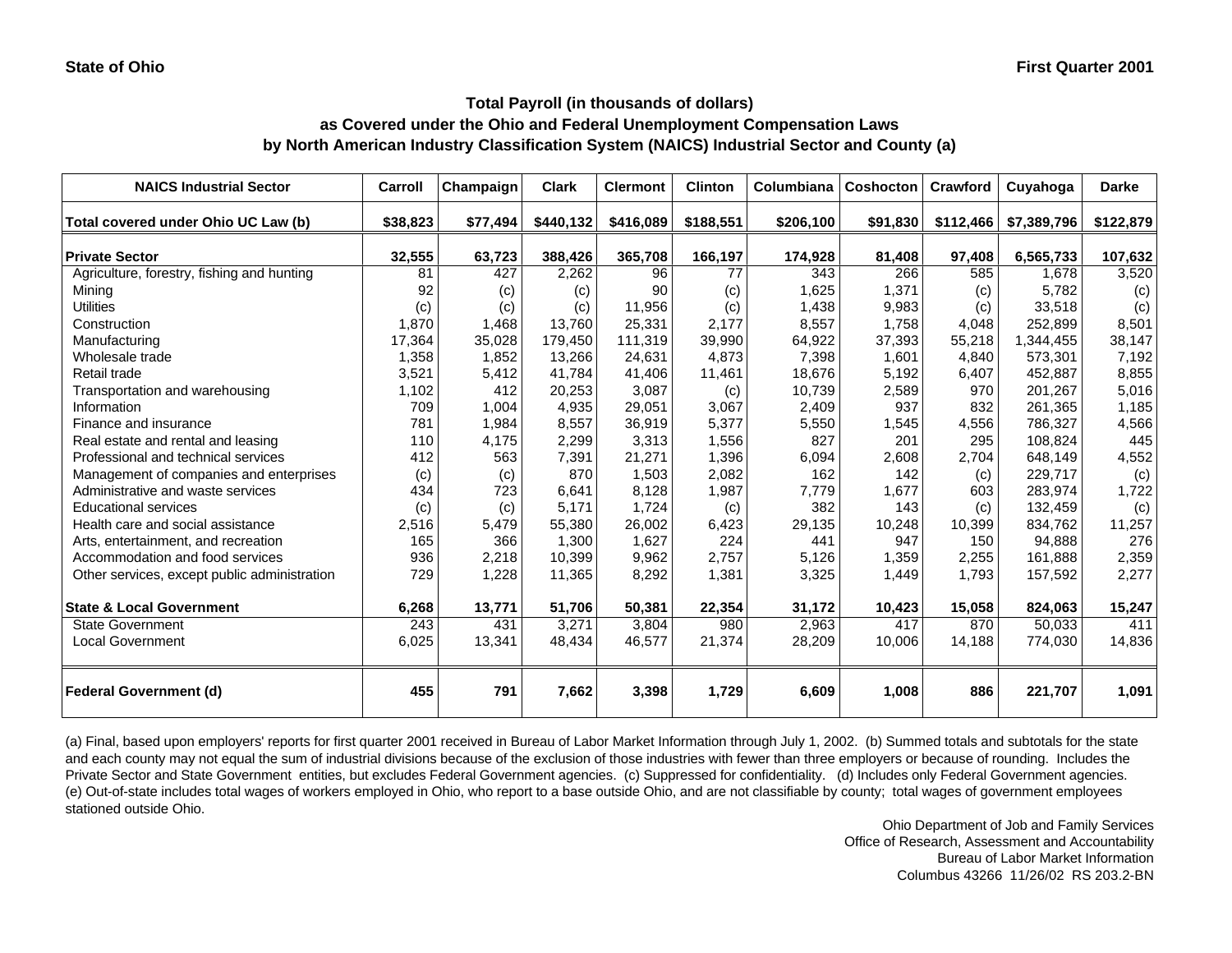## **as Covered under the Ohio and Federal Unemployment Compensation Laws by North American Industry Classification System (NAICS) Industrial Sector and County (a)**

| <b>NAICS Industrial Sector</b>               | <b>Defiance</b> | <b>Delaware</b> | Erie      | <b>Fairfield</b> | <b>Fayette</b> | <b>Franklin</b> | <b>Fulton</b> | Gallia   | Geauga    | Greene    |
|----------------------------------------------|-----------------|-----------------|-----------|------------------|----------------|-----------------|---------------|----------|-----------|-----------|
| Total covered under Ohio UC Law (b)          | \$150,096       | \$340,075       | \$297,812 | \$216,893        | \$67,383       | \$6,197,076     | \$147,322     | \$84,552 | \$231,097 | \$345,055 |
| <b>Private Sector</b>                        | 136,745         | 302,274         | 256,494   | 160,618          | 57,146         | 5,360,451       | 130,741       | 70,930   | 204,662   | 274,928   |
| Agriculture, forestry, fishing and hunting   | (c)             | 706             | 752       | 243              | 92             | 1.480           | 1,125         | 207      | 1,598     | 408       |
| Mining                                       | (c)             | 1,214           | 1,608     | 103              | (c)            | 4,040           | (c)           | (c)      | (c)       | (c)       |
| <b>Utilities</b>                             | 334             | 998             | (c)       | 2,361            | (c)            | 57,327          | (c)           | 15,452   | (c)       | (c)       |
| Construction                                 | 4,561           | 22,928          | 11.079    | 13,507           | 1,918          | 289,518         | 7,384         | 3,081    | 16,948    | 11,488    |
| Manufacturing                                | 85,241          | 57,013          | 124,372   | 48,650           | 24,501         | 636,007         | 81,278        | 7,916    | 88,945    | 46,722    |
| Wholesale trade                              | 4,117           | 21,611          | 17,893    | 5,826            | 2,747          | 378,993         | 7,811         | 1,424    | 15,260    | 13,484    |
| Retail trade                                 | 12,089          | 29,248          | 21,129    | 23,644           | 9,078          | 584,779         | 8,048         | 7,090    | 15,222    | 39,919    |
| Transportation and warehousing               | 3,020           | 2,345           | 5,938     | 3,792            | (c)            | 228,380         | 1,188         | 3,278    | 4,344     | 3,677     |
| Information                                  | 1,715           | 2,117           | 3,059     | 1,956            | 415            | 345,739         | 932           | 861      | 1,625     | 12,391    |
| Finance and insurance                        | 4,851           | 60,002          | 7,418     | 5,881            | 3,521          | 659,438         | 3,169         | 2,632    | 5,408     | 14,027    |
| Real estate and rental and leasing           | 433             | 7,404           | 1,384     | 1,921            | 475            | 92,102          | 647           | 341      | 925       | 2,922     |
| Professional and technical services          | 1,722           | 40,779          | 4,967     | 7,013            | 619            | 558,935         | 2.461         | 383      | 9.556     | 56,537    |
| Management of companies and enterprises      | 996             | 12,591          | 419       | 3,459            | (c)            | 278,821         | 592           | (c)      | 1,430     | 5,747     |
| Administrative and waste services            | 1,631           | 6,203           | 3,532     | 5,053            | 705            | 302,186         | 1,308         | 883      | 7,093     | 8,501     |
| <b>Educational services</b>                  | 1,413           | 5,238           | (c)       | 1,382            | (c)            | 53,521          | (c)           | (c)      | 3,226     | 11,380    |
| Health care and social assistance            | 9,515           | 15,200          | 30,225    | 19,515           | 4,152          | 511,892         | 9,294         | 21,213   | 18,359    | 27,528    |
| Arts, entertainment, and recreation          | 379             | 4,392           | 7,060     | 1.173            | 218            | 43,551          | 735           | 86       | 3,652     | 2,129     |
| Accommodation and food services              | 2,797           | 7,813           | 8,352     | 8,743            | 2,520          | 180,321         | 2,074         | 2,310    | 4.780     | 11,550    |
| Other services, except public administration | 1,854           | 4,471           | 5,117     | 6,398            | 819            | 153,422         | 2,131         | 1,590    | 4,594     | 5,190     |
| <b>State &amp; Local Government</b>          | 13,351          | 37,801          | 41,318    | 56,275           | 10,237         | 836,625         | 16,581        | 13,623   | 26,434    | 70,126    |
| <b>State Government</b>                      | 806             | 7,614           | 6,855     | 6,145            | 400            | 373,215         | 1,404         | (c)      | 1,511     | 23,179    |
| <b>Local Government</b>                      | 12,545          | 30,187          | 34,463    | 50,129           | 9,837          | 463,410         | 15,177        | (c)      | 24,923    | 46,947    |
| <b>Federal Government (d)</b>                | 1,137           | 2,434           | 2,300     | 2,797            | 598            | 162,742         | 1,060         | 783      | 1,473     | 184,398   |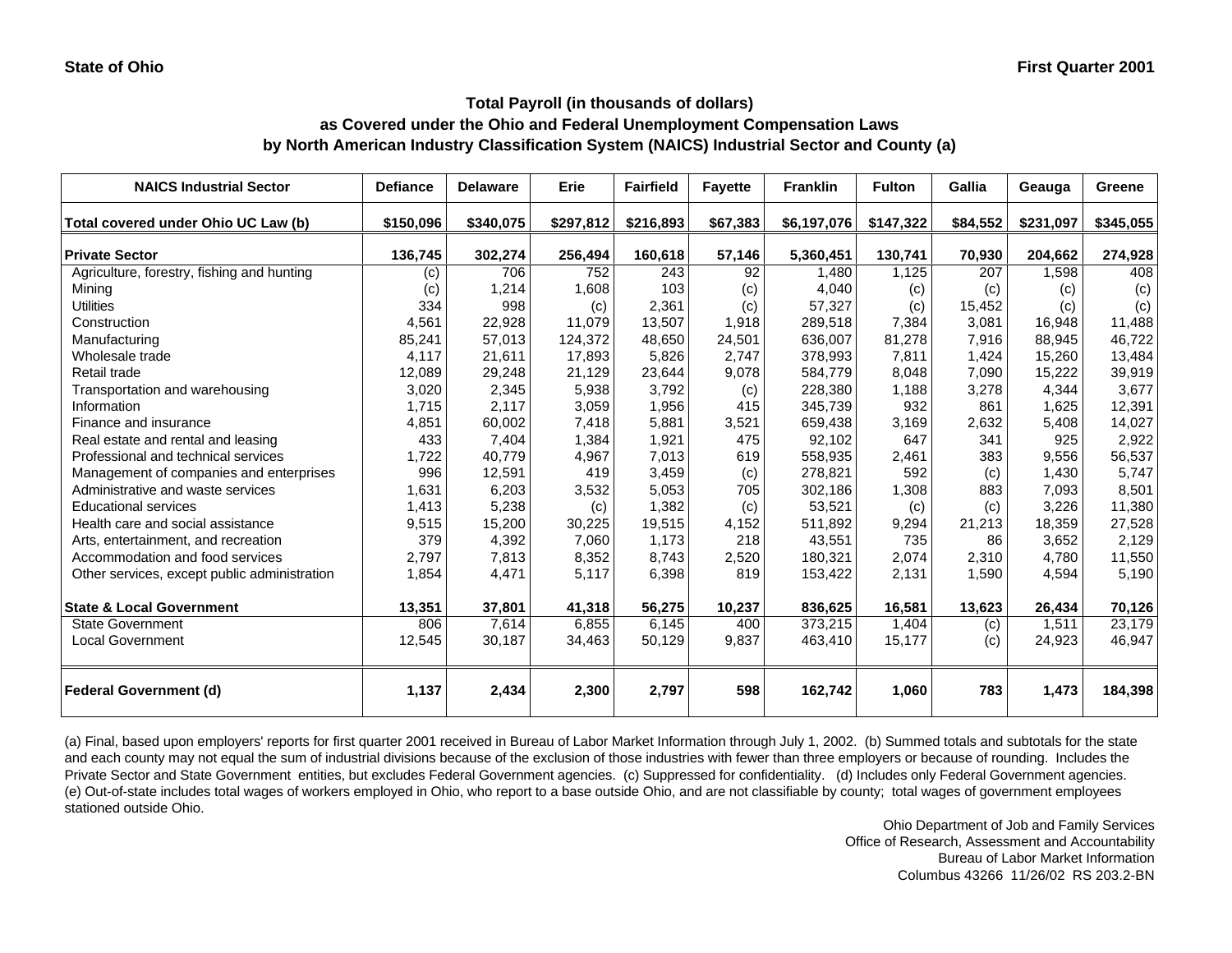## **as Covered under the Ohio and Federal Unemployment Compensation Laws by North American Industry Classification System (NAICS) Industrial Sector and County (a)**

| <b>NAICS Industrial Sector</b>               | <b>Guernsey</b> | <b>Hamilton</b> | <b>Hancock</b> | <b>Hardin</b> | <b>Harrison</b> | Henry    | Highland | <b>Hocking</b> | <b>Holmes</b> | <b>Huron</b> |
|----------------------------------------------|-----------------|-----------------|----------------|---------------|-----------------|----------|----------|----------------|---------------|--------------|
| Total covered under Ohio UC Law (b)          | \$81.486        | \$5,380,950     | \$323,851      | \$53,646      | \$22,546        | \$75,391 | \$65,943 | \$38,767       | \$94,259      | \$174,948    |
| <b>Private Sector</b>                        | 63,624          | 4,929,387       | 300,169        | 43,980        | 18,082          | 61,331   | 51,567   | 27,351         | 84,564        | 155,786      |
| Agriculture, forestry, fishing and hunting   | 125             | 748             | 174            | 143           | 212             | 357      | (c)      | 104            | 1,016         | 1,181        |
| Mining                                       | 720             | 3,197           | 32,618         | (c)           | 3,813           | (c)      | 1,402    | (c)            | 1,460         | (c)          |
| <b>Utilities</b>                             | 738             | 54,656          | 2,113          | 610           | (c)             | 198      | 758      | (c)            | (c)           | 442          |
| Construction                                 | 4,098           | 233,389         | 7,018          | 1,258         | 1,807           | 3,451    | 2,829    | 2,088          | 5,698         | 10,833       |
| Manufacturing                                | 19,719          | 963,291         | 124,579        | 20,123        | 5,153           | 32,763   | 20,850   | 12,236         | 43,978        | 86,532       |
| Wholesale trade                              | 2,978           | 437,804         | 9,873          | 2,426         | 1,324           | 1.710    | 1,410    | 957            | 3,244         | 5,350        |
| Retail trade                                 | 7,500           | 316,730         | 23,438         | 4,117         | 1,257           | 4.814    | 6,773    | 3,254          | 7,383         | 10,827       |
| Transportation and warehousing               | 1,522           | 122,046         | 13,247         | 695           | 524             | 4,053    | 1,299    | 644            | 2,583         | 6,401        |
| Information                                  | 1,507           | 208,274         | 3,924          | 544           | 207             | 860      | 3,082    | 370            | 477           | 3,416        |
| Finance and insurance                        | 2,076           | 373,097         | 9,063          | 1,033         | (c)             | 2,034    | 3,953    | 1,015          | 2,774         | 3,046        |
| Real estate and rental and leasing           | 371             | 78,784          | 1,803          | 204           | 215             | (c)      | 380      | 261            | 274           | 410          |
| Professional and technical services          | 1.752           | 473,024         | 5,068          | 482           | 144             | 570      | 626      | 450            | 1.755         | 4,011        |
| Management of companies and enterprises      | 714             | 532,517         | 8,124          | (c)           | (c)             | (c)      | (c)      | (c)            | 656           | 1,490        |
| Administrative and waste services            | 2,921           | 222,256         | 13,599         | 225           | 152             | 1,034    | 307      | 306            | 2,401         | 1,253        |
| <b>Educational services</b>                  | 99              | 56,444          | 6,058          | (c)           | (c)             | (c)      | (c)      | 141            | (c)           | (c)          |
| Health care and social assistance            | 12,061          | 561,017         | 26,644         | 3,735         | 2,253           | 5,656    | 4,906    | 2,536          | 6,312         | 12,743       |
| Arts, entertainment, and recreation          | 144             | 55,404          | 653            | 154           | 116             | 83       | 22       | 244            | 110           | 278          |
| Accommodation and food services              | 3,400           | 124,793         | 7,286          | 1,445         | 300             | 1,136    | 2,185    | 1,291          | 2,380         | 4,045        |
| Other services, except public administration | 1,176           | 111,916         | 4,887          | 799           | 290             | 1,030    | 714      | 745            | 1,663         | 2,574        |
| <b>State &amp; Local Government</b>          | 17,863          | 451,563         | 23,683         | 9,666         | 4,464           | 14,060   | 14,375   | 11,416         | 9,695         | 19,162       |
| State Government                             | 6,543           | (c)             | 1,684          | 280           | 211             | 1,485    | 719      | 3,039          | 284           | 783          |
| <b>Local Government</b>                      | 11,319          | (c)             | 21,998         | 9,386         | 4,253           | 12,575   | 13,656   | 8,378          | 9,411         | 18,379       |
| <b>Federal Government (d)</b>                | 1,125           | 133,686         | 1,992          | 804           | 558             | 718      | 1,056    | 472            | 691           | 1,494        |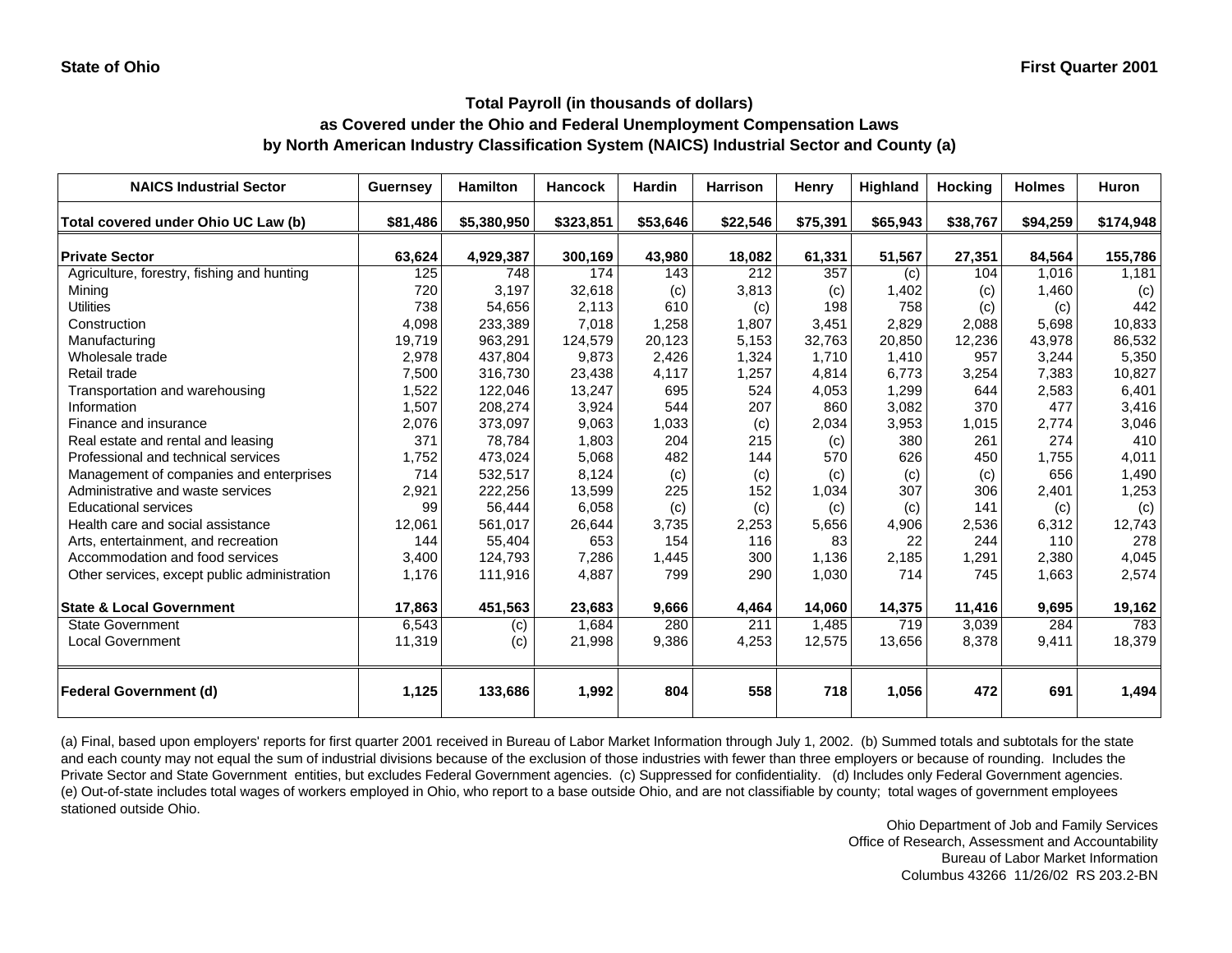## **as Covered under the Ohio and Federal Unemployment Compensation Laws by North American Industry Classification System (NAICS) Industrial Sector and County (a)**

| <b>NAICS Industrial Sector</b>               | <b>Jackson</b> | <b>Jefferson</b> | Knox      | Lake      | Lawrence | Licking   | Logan     | Lorain    | Lucas       | <b>Madison</b> |
|----------------------------------------------|----------------|------------------|-----------|-----------|----------|-----------|-----------|-----------|-------------|----------------|
| Total covered under Ohio UC Law (b)          | \$63,909       | \$169,348        | \$120,302 | \$781,985 | \$64,312 | \$368,749 | \$155,015 | \$827,303 | \$1,871,310 | \$91,659       |
| <b>Private Sector</b>                        | 53,811         | 145,482          | 101,831   | 688,050   | 44,289   | 318,285   | 141,021   | 715,990   | 1,599,337   | 69,406         |
| Agriculture, forestry, fishing and hunting   | 1,462          | (c)              | 403       | 3,808     | 37       | 5,146     | 524       | 4,296     | 1,722       | 423            |
| Mining                                       | 3,596          | 372              | 791       | (c)       | (c)      | (c)       | 390       | (c)       | 1,284       | (c)            |
| <b>Utilities</b>                             | (c)            | 16,202           | 624       | (c)       | 1,015    | 2,606     | (c)       | 8,132     | 13,154      | (c)            |
| Construction                                 | 2.127          | 15,586           | 9,476     | 35,078    | 5,232    | 20,565    | 5,032     | 42.466    | 108.547     | 3,081          |
| Manufacturing                                | 24,330         | 37,718           | 42,662    | 291,817   | 4,943    | 88,009    | 77,107    | 351,557   | 405,455     | 28,230         |
| Wholesale trade                              | 1,334          | 4,280            | 2,977     | 44,134    | 1,180    | 6,275     | 3,641     | 24,754    | 95,500      | 3,248          |
| Retail trade                                 | 6,686          | 13,245           | 9,192     | 75,200    | 9,358    | 46,027    | 8,498     | 61,419    | 157,765     | 6,455          |
| Transportation and warehousing               | 1,659          | 2,664            | 1,162     | 6,021     | 3,974    | 14,998    | 10,736    | 13,253    | 56,394      | 3,015          |
| Information                                  | 666            | 5,762            | 1,659     | 7,676     | 873      | 4,897     | 897       | 10,963    | 39,890      | 459            |
| Finance and insurance                        | 2,140          | 3,583            | 2,941     | 22,283    | 1,755    | 26,942    | 4,120     | 15.457    | 75,797      | 1,185          |
| Real estate and rental and leasing           | 139            | 1,047            | 560       | 4,572     | 224      | 5,704     | 820       | 4,513     | 22,396      | 633            |
| Professional and technical services          | 854            | 2,456            | 1,537     | 34,390    | 1,359    | 19,600    | 5,042     | 17,296    | 100,843     | 3,930          |
| Management of companies and enterprises      | 784            | (c)              | 661       | 13,475    | (c)      | (c)       | (c)       | (c)       | 40,408      | (c)            |
| Administrative and waste services            | 721            | 4,759            | 1,534     | 19,573    | 1,937    | 8,272     | 7,547     | 19,318    | 91,033      | 1,470          |
| <b>Educational services</b>                  | (c)            | 3,349            | 8,712     | 4,699     | 141      | 7,295     | 65        | 15,307    | 16,851      | 144            |
| Health care and social assistance            | 4,152          | 26,373           | 11,567    | 64,195    | 7,316    | 36,270    | 10,320    | 80,720    | 267,821     | 14,147         |
| Arts, entertainment, and recreation          | 113            | 552              | 413       | 3,300     | 255      | 1,275     | 1,151     | 3,014     | 11,677      | 50             |
| Accommodation and food services              | 1,703          | 4,140            | 3,133     | 20,611    | 2,555    | 12,139    | 2,602     | 16,095    | 51,335      | 2,191          |
| Other services, except public administration | 985            | 3,264            | 1,827     | 16,737    | 1,395    | 9,068     | 2,269     | 20,632    | 41,464      | 681            |
| <b>State &amp; Local Government</b>          | 10,098         | 23,866           | 18,470    | 93,935    | 20,023   | 50,464    | 13,994    | 111,313   | 271,973     | 22,253         |
| <b>State Government</b>                      | 1,200          | 774              | (c)       | 1,020     | 1,887    | 6,956     | 618       | 10,292    | 81,885      | 11,085         |
| <b>Local Government</b>                      | 8,898          | 23,092           | (c)       | 92,915    | 18,136   | 43,508    | 13,376    | 101,021   | 190,088     | 11,168         |
| <b>Federal Government (d)</b>                | 687            | 2,869            | 1,140     | 6,292     | 1,247    | 6,240     | 1,559     | 23,080    | 26,992      | 875            |

(a) Final, based upon employers' reports for first quarter 2001 received in Bureau of Labor Market Information through July 1, 2002. (b) Summed totals and subtotals for the state and each county may not equal the sum of industrial divisions because of the exclusion of those industries with fewer than three employers or because of rounding. Includes the Private Sector and State Government entities, but excludes Federal Government agencies. (c) Suppressed for confidentiality. (d) Includes only Federal Government agencies. (e) Out-of-state includes total wages of workers employed in Ohio, who report to a base outside Ohio, and are not classifiable by county; total wages of government employees stationed outside Ohio.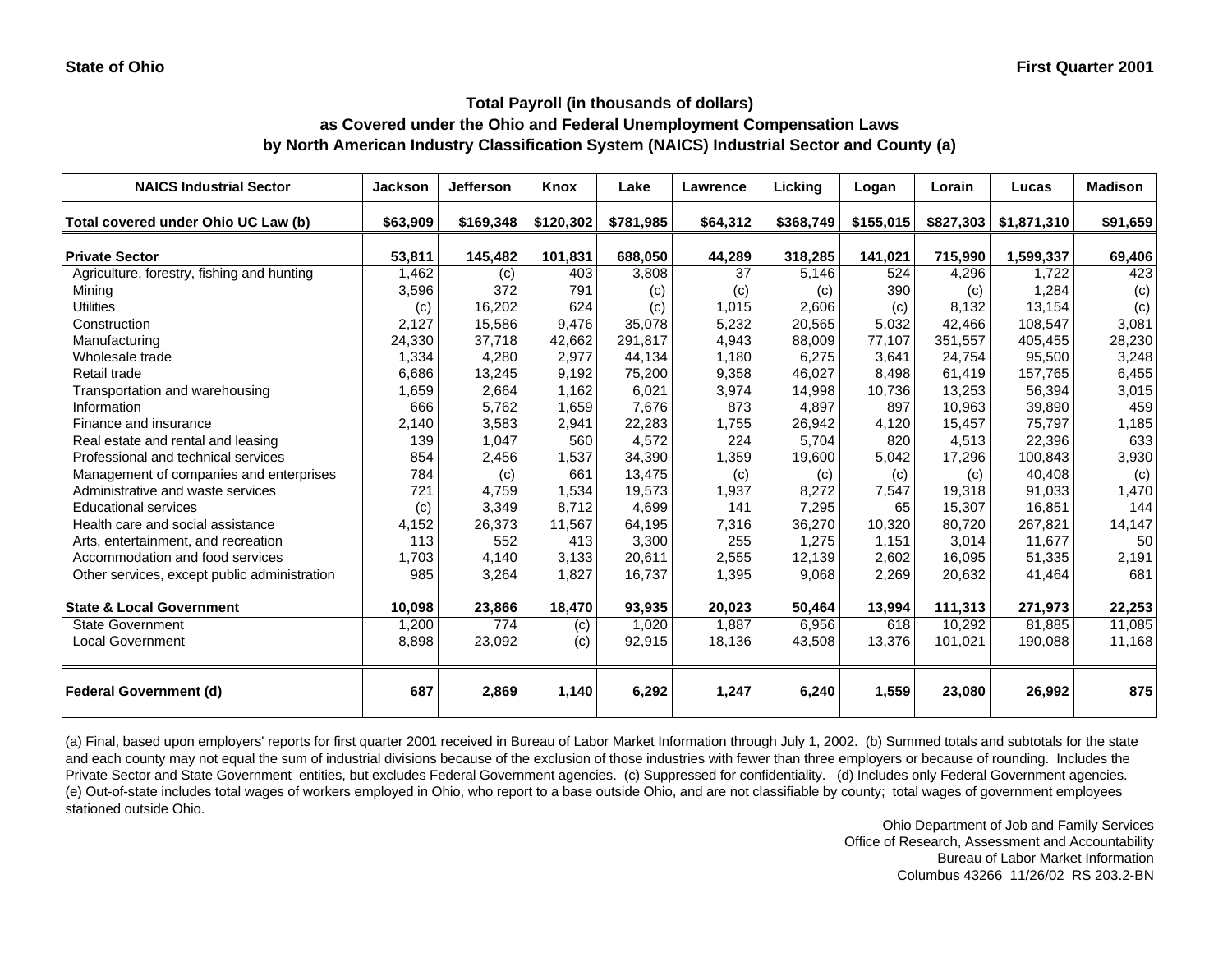## **as Covered under the Ohio and Federal Unemployment Compensation Laws by North American Industry Classification System (NAICS) Industrial Sector and County (a)**

| <b>NAICS Industrial Sector</b>               | <b>Mahoning</b> | <b>Marion</b> | <b>Medina</b> | <b>Meigs</b> | <b>Mercer</b> | <b>Miami</b> | <b>Montgomery</b><br><b>Monroe</b> |             | Morgan         | <b>Morrow</b> |
|----------------------------------------------|-----------------|---------------|---------------|--------------|---------------|--------------|------------------------------------|-------------|----------------|---------------|
| Total covered under Ohio UC Law (b)          | \$695,860       | \$202,085     | \$372,871     | \$32,213     | \$90,946      | \$325,074    | \$30,607                           | \$2,545,944 | \$28,253       | \$33,897      |
| <b>Private Sector</b>                        | 593,564         | 158,230       | 324,111       | 25,666       | 73,742        | 288,445      | 25,859                             | 2,285,933   | 23,766         | 24,293        |
| Agriculture, forestry, fishing and hunting   | 1,172           | 262           | 825           | 281          | 1,469         | (c)          | 80                                 | 754         | 26             | 86            |
| Mining                                       | 1.780           | 313           | (c)           | (c)          | (c)           | 638          | 162                                | (c)         | (c)            | 160           |
| <b>Utilities</b>                             | 10,600          | (c)           | (c)           | (c)          | (c)           | (c)          | (c)                                | (c)         | 6,904          | (c)           |
| Construction                                 | 43,027          | 7,207         | 21,086        | 1,818        | 6,521         | 13,286       | 718                                | 95,223      | 1.877          | 1,311         |
| Manufacturing                                | 96,454          | 61,553        | 97,817        | 998          | 30,232        | 131,993      | 19,912                             | 667,918     | 6,617          | 12,025        |
| Wholesale trade                              | 43,137          | 4,433         | 29,968        | 299          | 4.740         | 20,307       | 585                                | 139,126     | 618            | 519           |
| Retail trade                                 | 81,230          | 16,175        | 35,966        | 2,846        | 7,816         | 26,468       | 1,101                              | 157,769     | 1,242          | 2,922         |
| Transportation and warehousing               | 19,687          | 5,028         | 10,303        | 257          | 3,557         | 5,031        | 524                                | 103,482     | 41             | 908           |
| Information                                  | 17,392          | (c)           | 5,451         | (c)          | 1,182         | 3,425        | 288                                | 118,879     | 253            | 254           |
| Finance and insurance                        | 30,964          | 3,783         | 8,746         | 778          | 4,717         | 6,877        | 612                                | 106,832     | 584            | 554           |
| Real estate and rental and leasing           | 9,647           | 1,845         | 2,350         | 43           | 511           | 1,656        | 26                                 | 24,813      | $\overline{7}$ | 212           |
| Professional and technical services          | 26,605          | 8,610         | 19,732        | 285          | 1,822         | 5,162        | 300                                | 177,918     | 94             | 379           |
| Management of companies and enterprises      | 7,970           | 1,188         | 19,722        | (c)          | (c)           | (c)          | (c)                                | 80,101      | (c)            | (c)           |
| Administrative and waste services            | 30,597          | 1,579         | 19,217        | 105          | 734           | 7,898        | 66                                 | 108,213     | (c)            | 372           |
| <b>Educational services</b>                  | 5,102           | 318           | 1,011         | (c)          | (c)           | 895          | (c)                                | 40,091      | (c)            | (c)           |
| Health care and social assistance            | 125,820         | 19,055        | 33,050        | 2,134        | 4,922         | 27,507       | 695                                | 321,458     | 1,321          | 2,843         |
| Arts, entertainment, and recreation          | 2,303           | 467           | 2,797         | 26           | 428           | 807          | 31                                 | 8,996       | 108            | 124           |
| Accommodation and food services              | 21,075          | 4,584         | 9,425         | 801          | 2,332         | 7,733        | 269                                | 60,414      | 363            | 766           |
| Other services, except public administration | 19,003          | 3,846         | 5,913         | 286          | 2,169         | 5,172        | 289                                | 56,657      | 171            | 319           |
| <b>State &amp; Local Government</b>          | 102,296         | 43,855        | 48,760        | 6,548        | 17,204        | 36,629       | 4,747                              | 260,011     | 4,487          | 9,604         |
| <b>State Government</b>                      | 23,768          | 11,445        | 1,311         | 273          | 1,613         | 1,087        | 241                                | 18,527      | 367            | 573           |
| <b>Local Government</b>                      | 78,527          | 32,410        | 47,449        | 6,274        | 15,591        | 35,541       | 4,506                              | 241,483     | 4,120          | 9,031         |
| <b>Federal Government (d)</b>                | 18,567          | 1,820         | 3,619         | 712          | 1,030         | 2,455        | 522                                | 70,764      | 369            | 549           |

(a) Final, based upon employers' reports for first quarter 2001 received in Bureau of Labor Market Information through July 1, 2002. (b) Summed totals and subtotals for the state and each county may not equal the sum of industrial divisions because of the exclusion of those industries with fewer than three employers or because of rounding. Includes the Private Sector and State Government entities, but excludes Federal Government agencies. (c) Suppressed for confidentiality. (d) Includes only Federal Government agencies. (e) Out-of-state includes total wages of workers employed in Ohio, who report to a base outside Ohio, and are not classifiable by county; total wages of government employees stationed outside Ohio.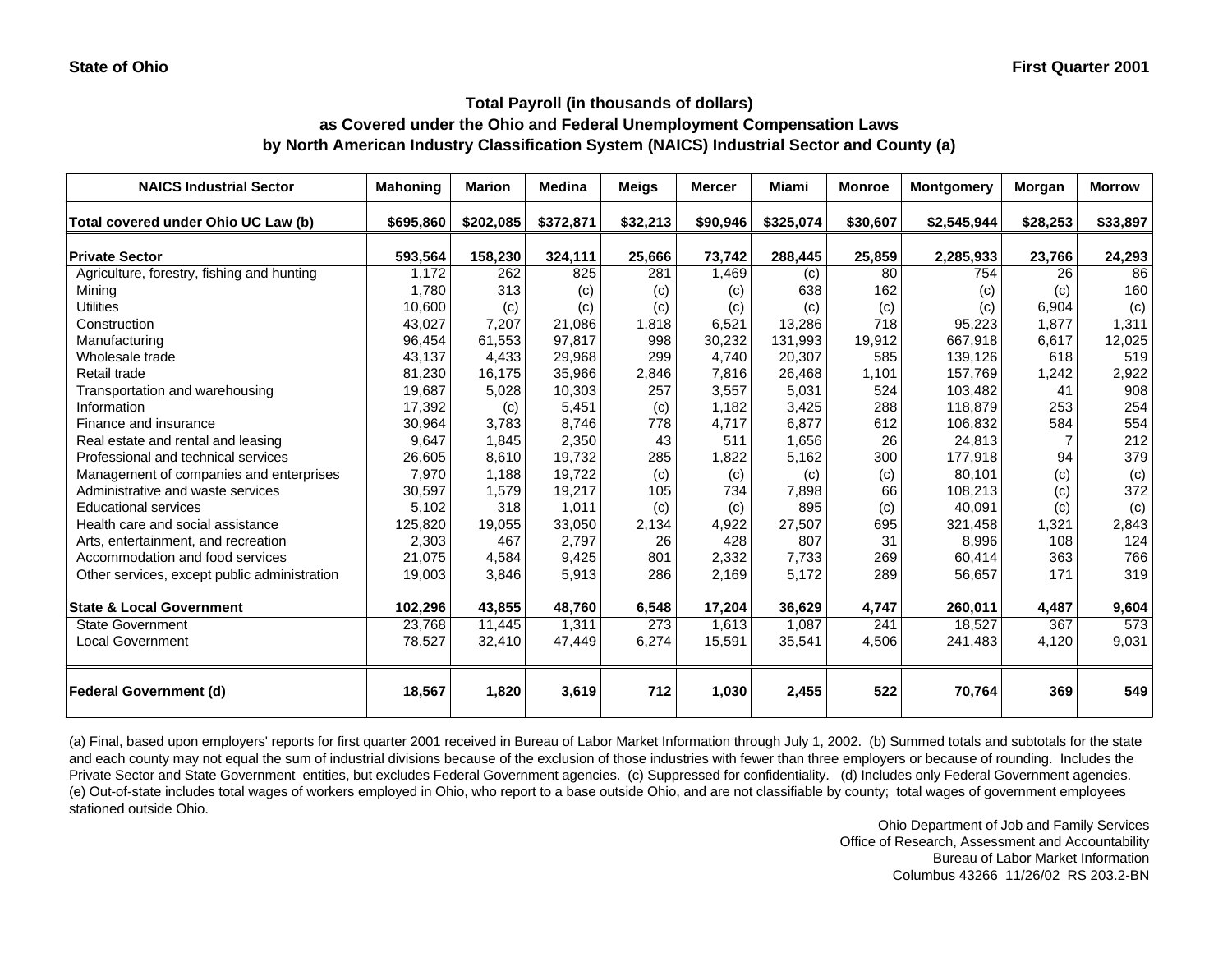## **as Covered under the Ohio and Federal Unemployment Compensation Laws by North American Industry Classification System (NAICS) Industrial Sector and County (a)**

| <b>NAICS Industrial Sector</b>               | <b>Muskingum</b> | <b>Noble</b> | <b>Ottawa</b> | <b>Paulding</b> | Perry    | Pickaway  | <b>Pike</b> | Portage   | <b>Preble</b> | <b>Putnam</b> |
|----------------------------------------------|------------------|--------------|---------------|-----------------|----------|-----------|-------------|-----------|---------------|---------------|
| Total covered under Ohio UC Law (b)          | \$255,927        | \$19,857     | \$100,326     | \$36,153        | \$38,351 | \$124,374 | \$80,819    | \$388,252 | \$70,674      | \$72,531      |
| <b>Private Sector</b>                        | 222,550          | 12,619       | 83,849        | 28,951          | 28,179   | 91,173    | 69,507      | 289,575   | 57,924        | 61,695        |
| Agriculture, forestry, fishing and hunting   | 102              | 25           | 291           | (c)             | 94       | 437       | 17          | (c)       | 223           | 417           |
| Mining                                       | 3,593            | 800          | 1,980         | (c)             | 1,591    | (c)       | (c)         | 1,824     | 419           | (c)           |
| <b>Utilities</b>                             | 3,665            | 208          | (c)           | (c)             | 465      | 505       | (c)         | (c)       | (c)           | (c)           |
| Construction                                 | 9,185            | 404          | 3,128         | 537             | 2,587    | 6,042     | 2,313       | 16,716    | 2,413         | 4,640         |
| Manufacturing                                | 66,272           | 5,893        | 30,244        | 13,273          | 12,265   | 53,322    | 49,053      | 137,696   | 33,302        | 37,814        |
| Wholesale trade                              | 30,840           | 448          | 1,434         | 3,314           | 816      | 2,160     | 579         | 25,078    | 2,472         | 1,918         |
| Retail trade                                 | 29,658           | 1,220        | 10,590        | 2,073           | 2,798    | 7,034     | 4,274       | 27,995    | 5,884         | 4,613         |
| Transportation and warehousing               | 4,266            | 432          | 2,320         | 816             | 364      | 3,580     | 417         | 6,993     | 1,028         | 1,305         |
| Information                                  | 2,554            | 121          | 991           | 202             | 450      | 915       | 853         | 4,917     | 306           | 624           |
| Finance and insurance                        | 7,773            | 513          | 2,353         | 647             | 1,204    | 3,021     | 1,227       | 5,062     | 1,763         | 2,887         |
| Real estate and rental and leasing           | 1,364            | (c)          | 519           | 52              | 68       | 379       | 248         | 2,073     | 286           | 171           |
| Professional and technical services          | 3,542            | 91           | 1.310         | 622             | 650      | 1,457     | 1,291       | 8.500     | 910           | 595           |
| Management of companies and enterprises      | 2,817            | (c)          | (c)           | (c)             | (c)      | (c)       | (c)         | 3,987     | (c)           | (c)           |
| Administrative and waste services            | 3,136            | 85           | 1.019         | 68              | 243      | 2,231     | 696         | 4,964     | 1,512         | 688           |
| <b>Educational services</b>                  | 2,664            | (c)          | (c)           | (c)             | (c)      | (c)       | (c)         | 3,823     | 17            | (c)           |
| Health care and social assistance            | 37,363           | 1,564        | 7,155         | 1,279           | 3,102    | 4,998     | 4,796       | 18,481    | 3,614         | 2,951         |
| Arts, entertainment, and recreation          | 908              | (c)          | 2,211         | 64              | 144      | 378       | (c)         | 4,184     | 130           | 221           |
| Accommodation and food services              | 7,124            | 619          | 3,398         | 420             | 761      | 2,429     | 1,529       | 9,658     | 2,018         | 1,283         |
| Other services, except public administration | 5,724            | 193          | 2,433         | 647             | 423      | 1,549     | 799         | 7,223     | 1,302         | 956           |
| <b>State &amp; Local Government</b>          | 33,377           | 7,237        | 16,477        | 7,202           | 10,172   | 33,201    | 11,312      | 98,678    | 12,750        | 10,836        |
| State Government                             | 3,063            | (c)          | 1,526         | 203             | 290      | 15,696    | 682         | 41,785    | 1,350         | 379           |
| <b>Local Government</b>                      | 30,314           | (c)          | 14,951        | 6,998           | 9,882    | 17,505    | 10,630      | 56,893    | 11,401        | 10,457        |
| <b>Federal Government (d)</b>                | 3,313            | 221          | 1,820         | 442             | 651      | 933       | 680         | 3,312     | 893           | 734           |

(a) Final, based upon employers' reports for first quarter 2001 received in Bureau of Labor Market Information through July 1, 2002. (b) Summed totals and subtotals for the state and each county may not equal the sum of industrial divisions because of the exclusion of those industries with fewer than three employers or because of rounding. Includes the Private Sector and State Government entities, but excludes Federal Government agencies. (c) Suppressed for confidentiality. (d) Includes only Federal Government agencies. (e) Out-of-state includes total wages of workers employed in Ohio, who report to a base outside Ohio, and are not classifiable by county; total wages of government employees stationed outside Ohio.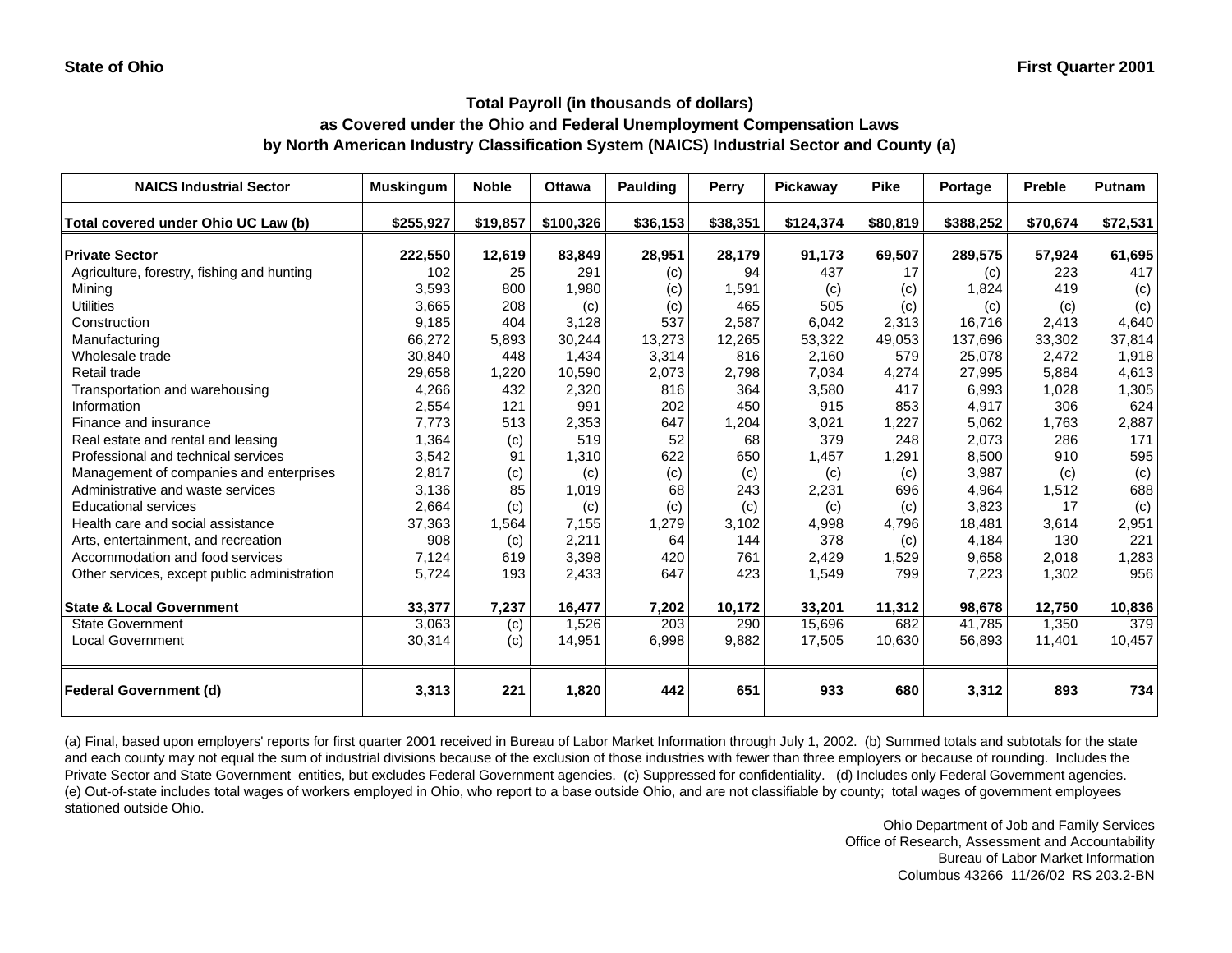## **as Covered under the Ohio and Federal Unemployment Compensation Laws by North American Industry Classification System (NAICS) Industrial Sector and County (a)**

| <b>NAICS Industrial Sector</b>               | <b>Richland</b> | <b>Ross</b> | <b>Sandusky</b> | <b>Scioto</b> | <b>Seneca</b> | <b>Shelby</b> | <b>Stark</b> | <b>Summit</b> | <b>Trumbull</b> | <b>Tuscarawas</b> |
|----------------------------------------------|-----------------|-------------|-----------------|---------------|---------------|---------------|--------------|---------------|-----------------|-------------------|
| Total covered under Ohio UC Law (b)          | \$423,061       | \$189,528   | \$183,394       | \$140,384     | \$137,899     | \$225,910     | \$1,227,349  | \$2,135,914   | \$725,106       | \$213,042         |
| <b>Private Sector</b>                        | 362,422         | 151,652     | 158,485         | 102,714       | 116,804       | 206,947       | 1,087,058    | 1,873,982     | 646,033         | 182,095           |
| Agriculture, forestry, fishing and hunting   | 332             | 177         | 472             | 161           | 442           | 149           | 784          | 1,454         | (c)             | 774               |
| Mining                                       | (c)             | (c)         | (c)             | 112           | 1,250         | (c)           | 4,700        | 1,933         | 769             | 3,037             |
| <b>Utilities</b>                             | (c)             | 3,355       | (c)             | 1,366         | 1,328         | (c)           | 8,629        | 24,347        | (c)             | 972               |
| Construction                                 | 13,124          | 5,795       | 8,358           | 7.545         | 6,715         | 13,862        | 59,104       | 82,133        | 17,250          | 8,615             |
| Manufacturing                                | 162,777         | 61,573      | 90,761          | 19,367        | 52,424        | 132,442       | 410,782      | 508,104       | 365,977         | 74,617            |
| Wholesale trade                              | 12,677          | 4,385       | 2,960           | 2,034         | 4,603         | 11,164        | 76,648       | 153,292       | 22,947          | 9,386             |
| Retail trade                                 | 36,526          | 18,117      | 13,597          | 15,051        | 10,491        | 11,374        | 104,338      | 181,581       | 52,653          | 22,419            |
| Transportation and warehousing               | 10,063          | 2,656       | 2,204           | 2,302         | 2,966         | 4,195         | 15,094       | 92,563        | 22,014          | 6,047             |
| Information                                  | 15,697          | 6,047       | 2,556           | 2,264         | 2,097         | 2,723         | 19,007       | 49,093        | 8,273           | 2,262             |
| Finance and insurance                        | 13,718          | 3,105       | 3,430           | 4,637         | 4,686         | 2,183         | 53,788       | 113,882       | 14,786          | 6,324             |
| Real estate and rental and leasing           | 2,169           | 1,137       | 562             | 832           | 994           | 1,251         | 8,078        | 19,994        | 6,852           | 1,392             |
| Professional and technical services          | 8,203           | 2,591       | 2,515           | 2,924         | 2,460         | 2,978         | 41,679       | 117,299       | 13,782          | 4,662             |
| Management of companies and enterprises      | 1,042           | (c)         | 2,132           | 194           | 896           | (c)           | 8,681        | 66,931        | 8,289           | 1,159             |
| Administrative and waste services            | 13,238          | 8,239       | 3,679           | 5,007         | 1,779         | 3,152         | 34,773       | 77,231        | 15,591          | 4,505             |
| <b>Educational services</b>                  | 1,392           | 598         | (c)             | 491           | 4,628         | 632           | 12,741       | 14,705        | 2,231           | 746               |
| Health care and social assistance            | 45,332          | 24,509      | 15,360          | 31,395        | 12,940        | 11,771        | 162,767      | 258,898       | 63,869          | 21,275            |
| Arts, entertainment, and recreation          | 2,025           | 488         | 747             | 171           | 538           | 194           | 5,580        | 12,900        | 1,851           | 684               |
| Accommodation and food services              | 10,837          | 5,239       | 3,782           | 4,927         | 3,239         | 3,892         | 30,478       | 52,796        | 15,362          | 6,845             |
| Other services, except public administration | 9,978           | 3,277       | 4,386           | 1,935         | 2,326         | 3,032         | 29,408       | 44,844        | 11,574          | 6,373             |
| <b>State &amp; Local Government</b>          | 60,639          | 37,876      | 24,909          | 37,671        | 21,095        | 18,963        | 140,292      | 261,932       | 79,073          | 30,947            |
| <b>State Government</b>                      | 15,006          | 13,350      | 1,384           | 14,116        | (c)           | (c)           | 11,386       | 42,606        | 7,631           | 4,118             |
| <b>Local Government</b>                      | 45,634          | 24,526      | 23,526          | 23,555        | (c)           | (c)           | 128,906      | 219,326       | 71,442          | 26,829            |
| <b>Federal Government (d)</b>                | 7,953           | 18,507      | 1,285           | 1,904         | 1,467         | 907           | 14,789       | 31,887        | 5,779           | 2,315             |